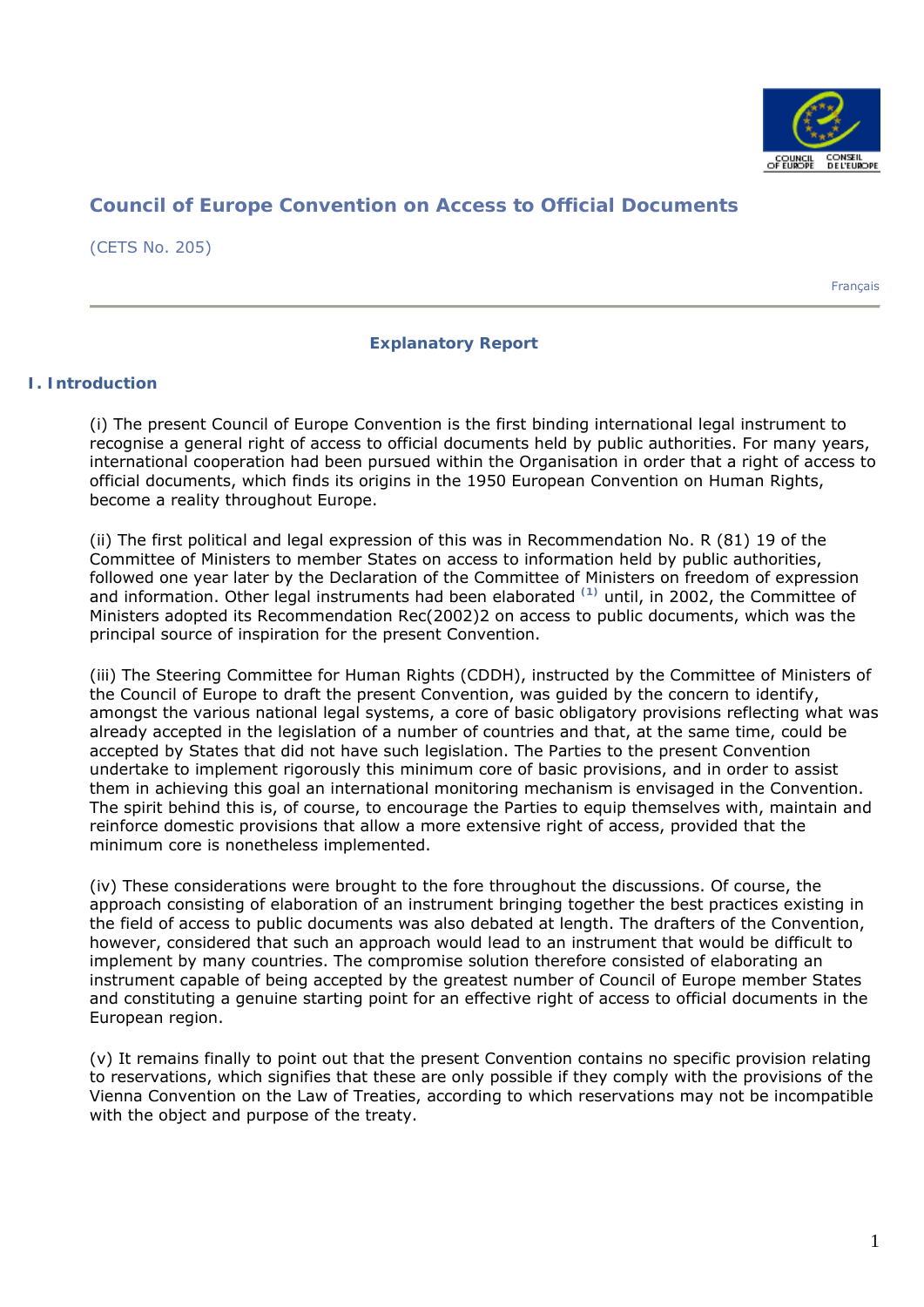### **II. Commentary on the provisions of the Convention**

#### **Preamble**

1. Transparency of public authorities is a key feature of good governance and an indicator of whether or not a society is genuinely democratic and pluralist, opposed to all forms of corruption, capable of criticising those who govern it, and open to enlightened participation of citizens in matters of public interest. The right of access to official documents is also essential to the selfdevelopment of people and to the exercise of fundamental human rights. It also strengthens public authorities' legitimacy in the eyes of the public, and its confidence in them. Considering this, national legal systems should recognise and properly enforce a right of access for everyone to official documents produced or held by the public authorities.

2. The right of access to official documents was first developed in the Nordic European States and spread, little by little to many other West European countries. Development really took off in the 1990's with legislation in the new democracies of Eastern and Central Europe. Longer established democracies also adopted new legislations **(2)**. Constitutions, national laws and jurisprudence across Europe now recognise a right of access to official documents. The right of access to official documents has also been increasingly recognised at the international level. Although the European Court of Human Rights has not recognised a general right of access to official documents or information, the recent case law of the Court **(3)** suggests that under certain circumstances Article 10 of the Convention may imply a right of access to documents held by public bodies. In addition, the Court has recognised a positive obligation to provide, both proactively and upon request, information related to the enjoyment and protection of other Convention rights such as the right to respect for private and family life **(4)**. The right to a fair trial as granted by Article 6 of the European Convention on Human Rights gives the parties to court proceedings a right to have access to documents held by the court and of relevance to their case. The acceptance of the right in other international fora is also increasing. For instance, in September 2006, the Inter-American Court of Human Rights ruled that Article 13 of the American Convention on Human Rights which protects the rights of freedom of expression and information, guarantees a general right of access to state-held information **(5)**. The Convention of the Council of Europe on Access to Official Documents comes as the first international binding instrument that recognises a general right of access to official documents held by public authorities.

3. Work has been undertaken in other international bodies. This has culminated, inter alia, in the 1998 United Nations Convention on Access to Information, Public Participation in Decision-making and Access to Justice in Environmental Matters **(6)**, and Regulation (EC) No 1049/2001 of the European Parliament and the Council regarding public access to European Parliament, Council and Commission documents.

4. These achievements have been accompanied by a growing awareness at national level, both in civil society and among public authorities, of the value of access to information and the need to safeguard access to official documents. The general trend in the Council of Europe member States is still firmly geared towards reaffirming a body of rules to protect freedom of information and grant a right of access to official documents, which is also inscribed in some national Constitutions.

### **Section I**

#### **Article 1 – General provisions**

*Paragraph 1*

5. Nothing in this instrument prohibits a Party to the Convention from adopting, maintaining or reinforcing domestic standards providing for greater access to official documents than that set out in this Convention. On the contrary, as this Convention is intended to set minimum standards, wider access to official documents is encouraged. Furthermore, nothing in the Convention is intended to justify the lowering of existing standards in national laws and practices if they are higher than those in the Convention.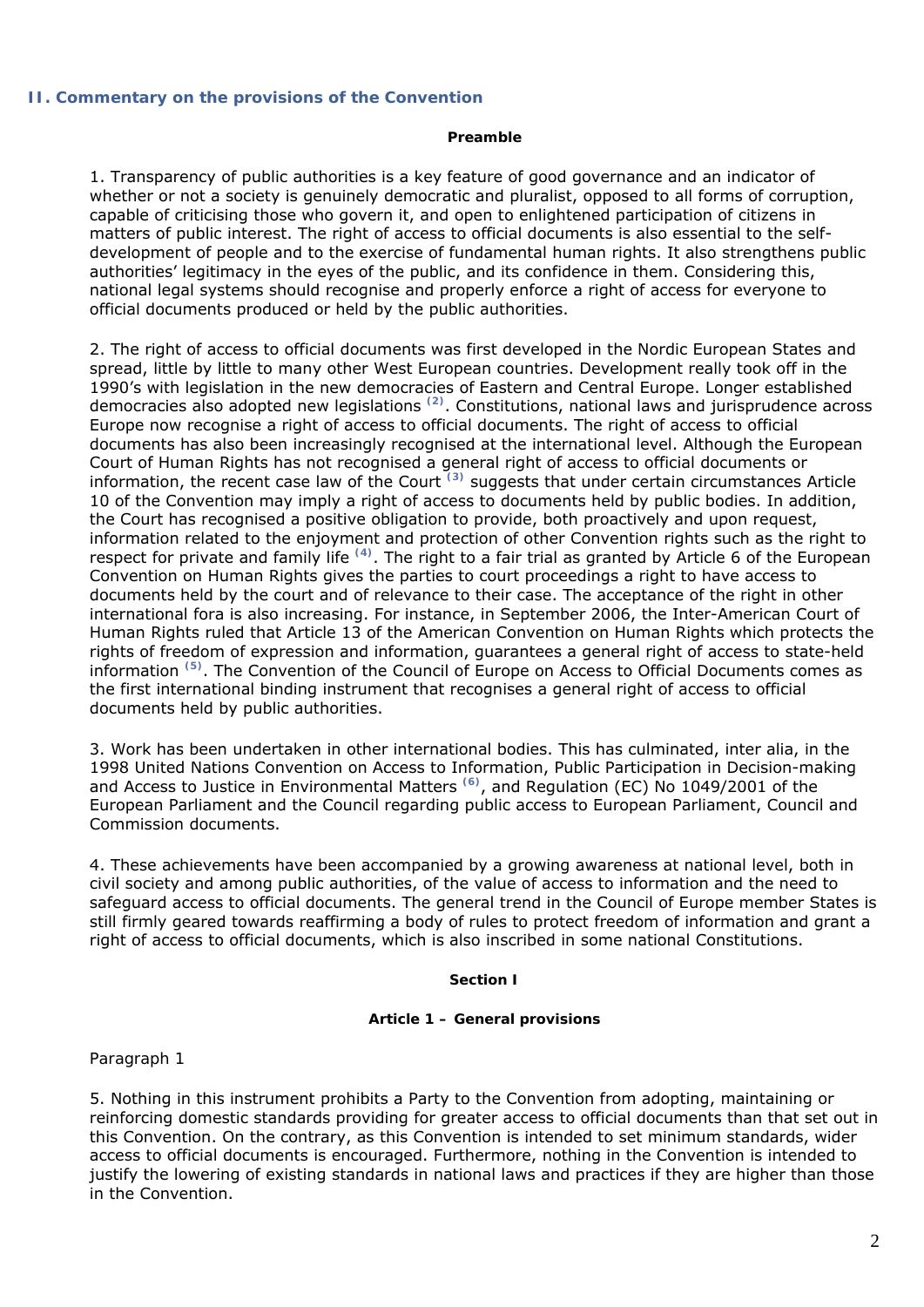6. No provision of the Convention may be interpreted as restricting access to documents which must be made available under other international obligations. For instance, the European Convention on Human Rights recognises the basic principle of the publicity of judgments and the Aarhus Convention grants a wider right of access to environmental information.

# *Paragraph 2*

7. Article 1 paragraph 2 defines the scope of application of the Convention.

# *Sub-paragraph a*

8. For the purposes of this Convention, the term "public authorities" covers administrative authorities at national, regional and local level (for example, central government, town councils and other municipal bodies, the police, public health and education authorities, public records offices, etc.). The term "public authorities" covers legislative bodies and judicial authorities as well, insofar as they perform administrative functions, as defined by national law. Natural or legal persons are also covered insofar as they exercise administrative authority.

9. In order to enhance openness, Parties to this Convention may broaden the ambit of the Convention. Several Parties to the Convention have already extended the access to the legislative bodies and judicial authorities in one or more legislative acts. Thus, by means of a declaration when signing or ratifying the Convention, they can include legislative bodies and judicial authorities as regards all their activities.

10. The drafters of the Convention foresaw that the Convention could also include, if the Parties so wished, natural or legal persons insofar as they perform public functions or operate with public funds, according to national law. This obviously implies that national law be in conformity with the international obligations stemming notably from the European Convention on Human Rights. The drafters recognised that there was no common definition of these notions and that examples were very different from one country to the other, often due to historical reasons. Nevertheless, whilst recognising that all depends on each Party's interpretation of what is considered a public function, Parties are invited to extend the scope of the Convention to bodies exercising public functions.

# *Sub-paragraph b*

11. Paragraph 2, sub-paragraph b also specifies the scope of the Convention by defining the notion of "official documents" for the purposes of this Convention. It is a very wide definition: "official documents" are considered to be any information drafted or received and held by public authorities that is recorded on any sort of physical medium whatever be its form or format (written texts, information recorded on a sound or audiovisual tape, photographs, e-mails, information stored in electronic format such as electronic databases, etc.).

12. While it is usually easy to define the notion concerning paper documents, it is more difficult to define what is a document when the information is stored electronically in data bases. Parties to the Convention must have a margin of appreciation in deciding how this notion can be defined. In some Parties to the Convention access will be given to specific information as specified by the applicant if this information is easily retrievable by existing means. In some Parties, compilations in data bases of information that logically belong together are seen as a document.

13. A clear distinction should be made between documents received by public officials in the course of their duties and those received by them as private persons and which are not connected to their duties. This last category of documents falls outside the definition of official documents in the Convention.

14. The right of access is limited to existing documents. The Convention does not oblige Parties to create new documents upon requests for information, although some Parties recognise this wider duty to some extent. The concept also includes information physically held by a legal or natural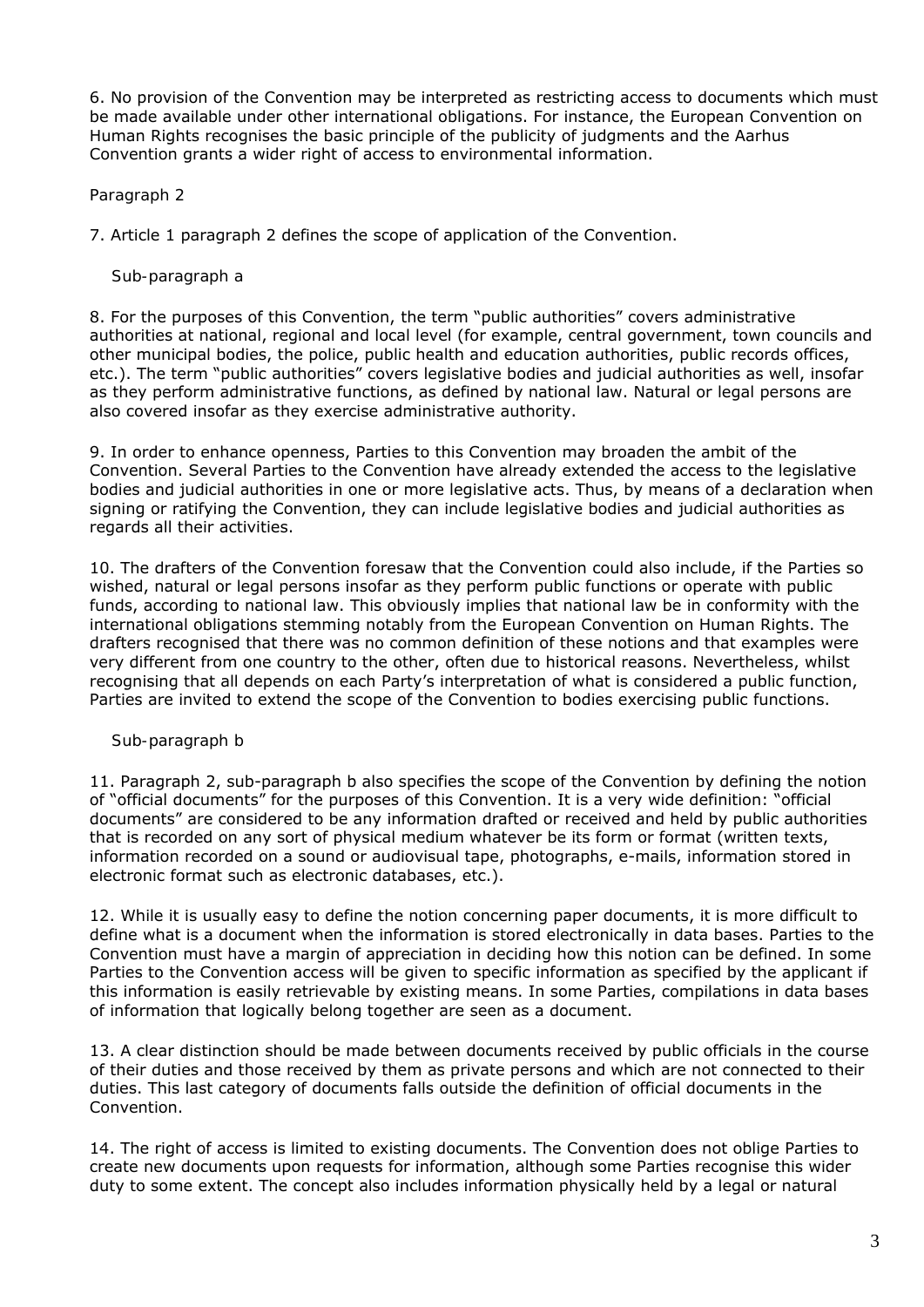person on behalf of a public authority by reason of agreements concluded between the public authority and that person.

15. Official documents transferred to archives remain under the scope of this Convention.

16. Documents containing personal data are covered by the scope of this Convention. The Convention for the Protection of Individuals with regard to Automatic Processing of Personal Data of 28 January 1981 (ETS No. 108) does not in principle prohibit access of third parties to official documents containing personal data. However, when access to such documents is granted, the use of personal data contained therein is governed by Convention No. 108.

### **Article 2 – Right of access to official documents**

### *Paragraph 1*

17. The Convention gives "everyone" the right to have access to official documents, irrespective of their motives and intentions. While the provisions of the Convention are of particular importance to journalists, as they provide them with the necessary tools to carry out their role as watchdog over the proper functioning of public institutions - a crucial role in a democratic society which has been fully recognised by the case-law of the European Court of Human Rights - the Convention does not make any distinction between them and other individuals.

18. The right of access applies to both natural and legal persons without any discrimination, including on the basis of nationality, and even to foreigners living outside the territory of a Party to the Convention.

19. This Convention lays down a right of access to official documents. As regards the use of information received, which is not regulated in the Convention, generally requestors are free to use the information for any lawful purpose. This includes disseminating the information and, for example, publishing it. Such use may for example be determined by laws such as those regulating intellectual property or data protection or transposed by the Directive 2003/98/EC of the European Parliament and of the Council of 17 November 2003 on the re-use of public sector information.

# *Paragraph 2*

20. Each Party shall take the necessary measures in its domestic law to give effect to the provisions set out in this Convention. These measures will include adopting access to official documents legislation and may necessitate amending and adding to existing laws. But often specific rules in other laws may be needed too. Also internal rules regarding the handling of requests or making documents public at the own initiative of the public body or the training of public officers on access to official documents are covered by this provision.

### **Article 3 – Possible limitations to access to official documents**

# *Paragraph 1*

21. Under this Convention, limitations on the right of access to official documents are only permitted in order to protect certain interests laid down in a list in Article 3, paragraph 1. As the basic principle is the right of access to documents, any limitation of this right must be specifically prescribed by law, necessary in a democratic society and proportionate to the aim of protecting other legitimate rights and interests.

22. The list of limitations in Article 3, paragraph 1 is exhaustive. The limitations apply to the content of the document and the nature of the information. It does not, of course, prevent national legislation from reducing the number of reasons for limitation or from formulating the limitations more narrowly, with a view to granting wider access to official documents. Respecting the spirit of this Convention means provision of the widest possible access to official documents and not hindering such access by a misapplication of the limitations laid down in Article 3.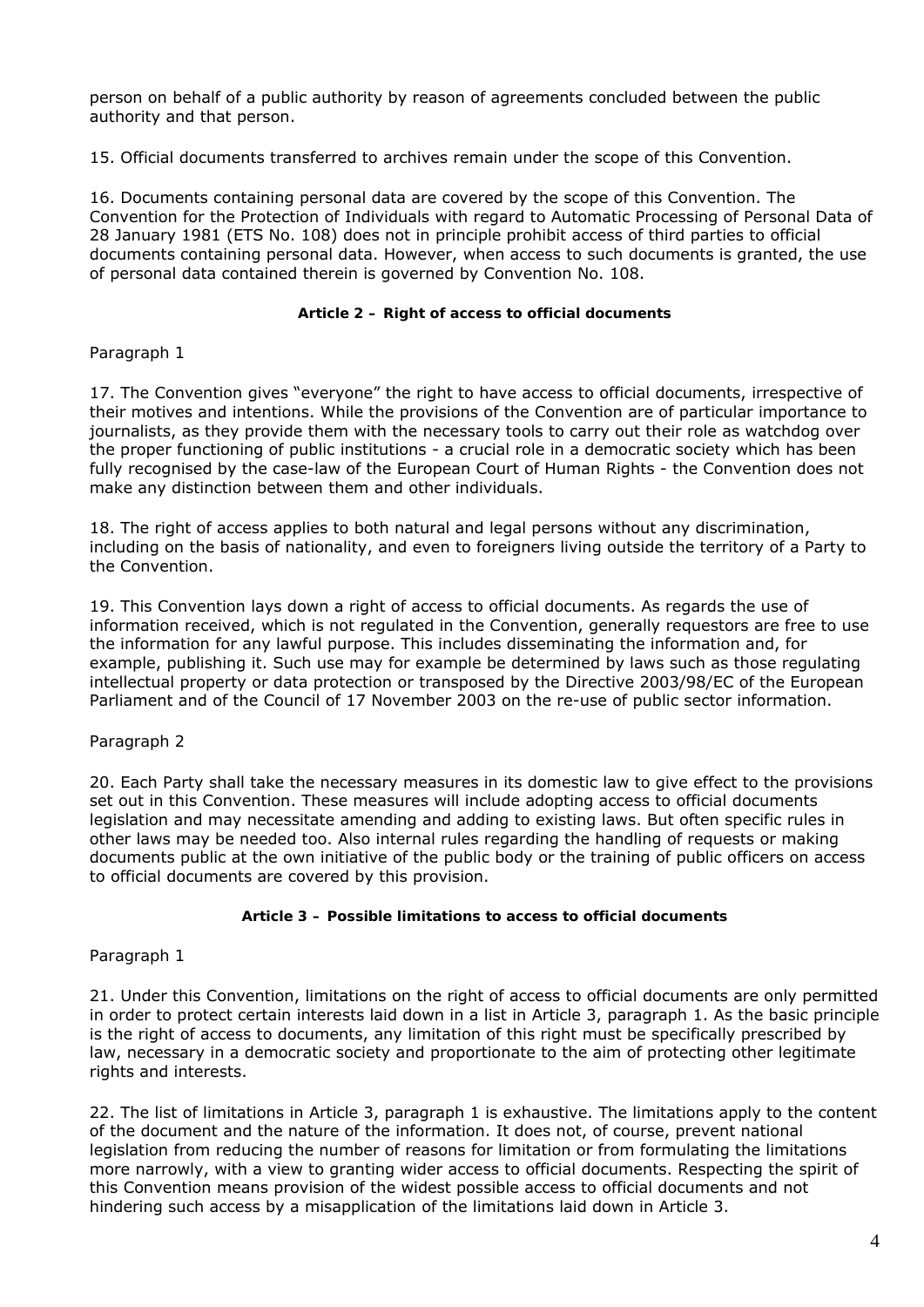### *Sub-paragraph a*

23. Parties to the Convention may limit access to official documents with the aim of protecting national security, defence and international relations. The notion of national security should be used with restraint. It should not be misused in order to protect information that might reveal the breach of human rights, corruption within public authorities, administrative errors, or information which is simply embarrassing for public officials or public authorities.

### *Sub-paragraph b*

24. Sub-paragraph b provides that Parties to the Convention may limit access to official documents with the aim of protecting public safety, for example by prohibiting the disclosure of documents concerning the security systems of buildings and communications etc.

### *Sub-paragraph c*

25. Parties to the Convention may limit access to official documents with the aim of assuring the prevention, investigation and prosecution of criminal activities. Access to such documents could, for example, be prejudicial to investigations, lead to evasion of justice or evidence being destroyed.

### *Sub-paragraph d*

26. Sub-paragraph d aims at allowing Parties to the Convention to restrict access to official documents in order to preserve public authorities' capacity to carry out disciplinary investigations within their administrations.

### *Sub-paragraph e*

27. Sub-paragraph e provides for the possibility of limiting access to some documents with a view to protecting the proper conduct and conclusion of public authorities' activities as regards supervision, investigation and control (inspections or audits of other organisations, on individuals or internally). On-going tax inspections may be given as examples, as well as school and university examinations, labour inspections, inspections by social services and health and environmental authorities.

### *Sub-paragraph f*

28. Parties to the Convention may set limitations to protect private life and other legitimate private interests. Official documents can contain information of a personal or private nature which is protected, for example criminal records or medical files. It should be remembered that Article 8 of the European Convention on Human Rights guarantees the right of respect to private and family life. These interests may take precedence over the interest in making the information in the document in question available.

### *Sub-paragraph g*

29. Sub-paragraph g provides that Parties to the Convention may establish limitations to protect commercial and other economic interests, private or public. The main purpose of this exception is to prevent undue harm to competitive or bargaining positions. An example of information that may be covered is information that amounts to "trade secrets", which pertain to competition or production procedures, trade strategies, lists of clients, etc. It may also be information that public authorities use to prepare collective bargaining in which they take part or data for tax purposes collected from individuals and legal persons.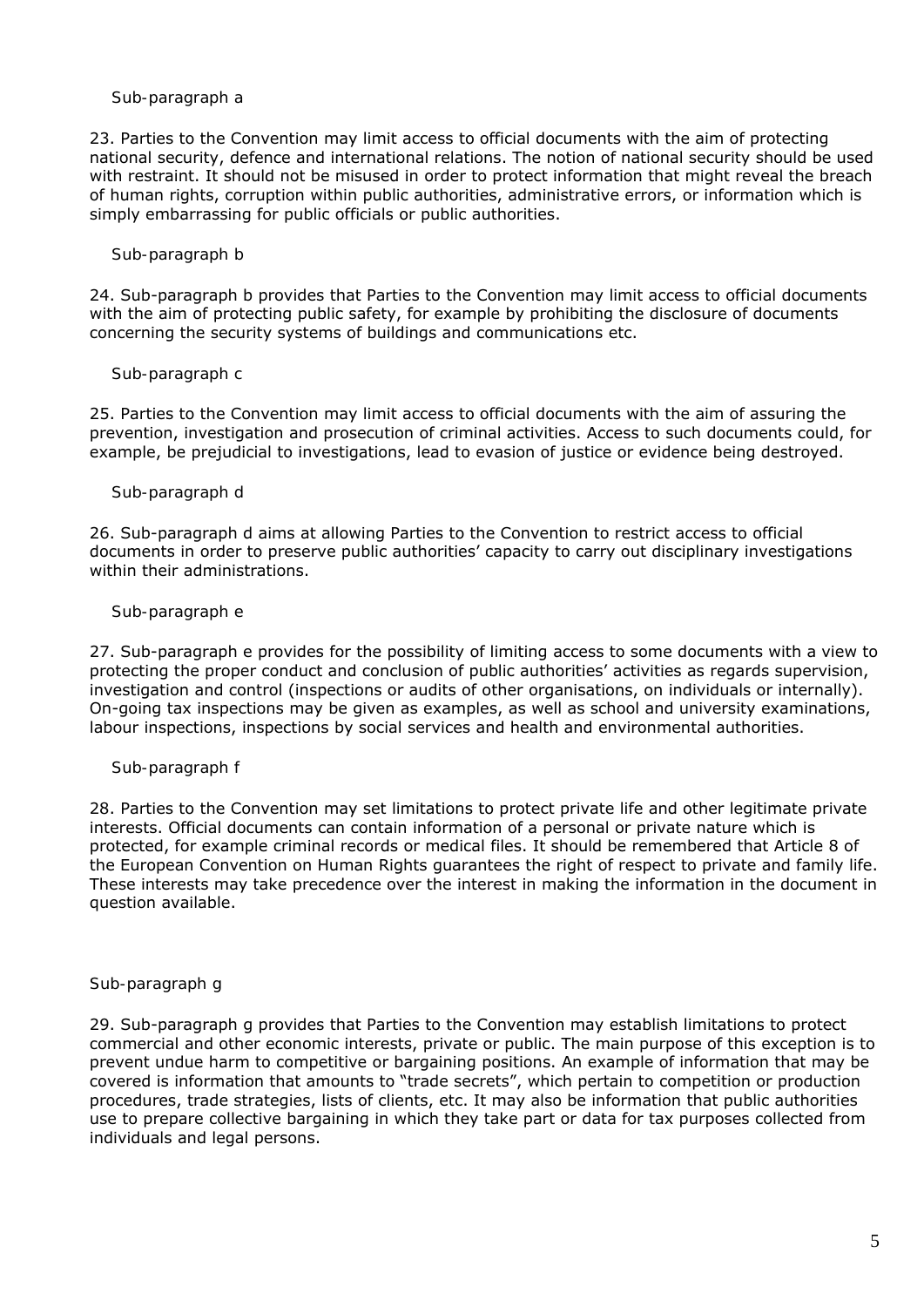## *Sub-paragraph h*

30. The possible limitations under sub-paragraph h concern the protection of financial and other economic policies, as well as monetary and exchange-rate policies of the State. For example, such protection may be needed where a change of interest rates is being considered or for marketsensitive financial information.

## *Sub-paragraph i*

31. Sub-paragraph i is intended to protect the equality of parties in court proceedings and the proper functioning of justice. This limitation aims at ensuring the equality of parties in court proceedings before domestic as well as international courts of law and may, for example, authorise a public authority to refuse access to documents drawn up or received (for example from its solicitor) with respect to court proceedings in which it is a party. It derives from Article 6 of the European Convention on Human Rights, which guarantees the right to a fair trial. Documents that are not created in contemplation of court proceedings as such cannot be refused under this limitation.

### *Sub-paragraph j*

32. The possible limitations provided for in sub-paragraph j concern the possibility of limiting the dissemination of information on the environment and are meant to allow public authorities to carry out effective policies in the area of environmental protection.

33. Such a limitation might, for example, be the prohibition of disclosure of information about the location of threatened animals or plant species, in order to protect them. This limitation is based on Article 4, paragraph 4(h) of the above mentioned Aarhus Convention.

### *Sub-paragraph k*

34. Sub-paragraph k provides for the possibility of limiting access to official documents with the aim of protecting confidentiality of proceedings within or between public authorities concerning the examination of a matter. The word "matter" is wide enough to cover all kinds of issues dealt with by the public authorities, that is, individual cases as well as procedures for political decision-making. It should be noted that, even if the aim of the Convention is to encourage public participation in decision-making, the purpose of this limitation is to preserve the quality of the decision-making process by allowing a certain free "space to think".

35. Article 3 gives Parties to the Convention that are monarchies the possibility to declare that communication with the Royal Family and the Royal Household shall also be included among the possible limitations. The reason being that the (members of the) reigning Family and its Household or the Head of State may have a special constitutional position which is not covered by any of the other limitations.

# *Paragraph 2*

36. Paragraph 2 of Article 3 expresses two important principles, the "harm-test" principle and the principle of balancing the interest of public access to official documents against the interest protected by the limitation.

37. If public access to an official document does not cause any harm to one of the interests listed in paragraph 1, there should be no limitations on access to that document. If public access to a document might cause harm to one of these interests, the document should still be released if the public interest in having access to the document overrides the protected interest.

38. The "harm test" and the "balancing of interests" may be carried out for each individual case or by the legislature through the way in which the limitations are formulated. Legislation could for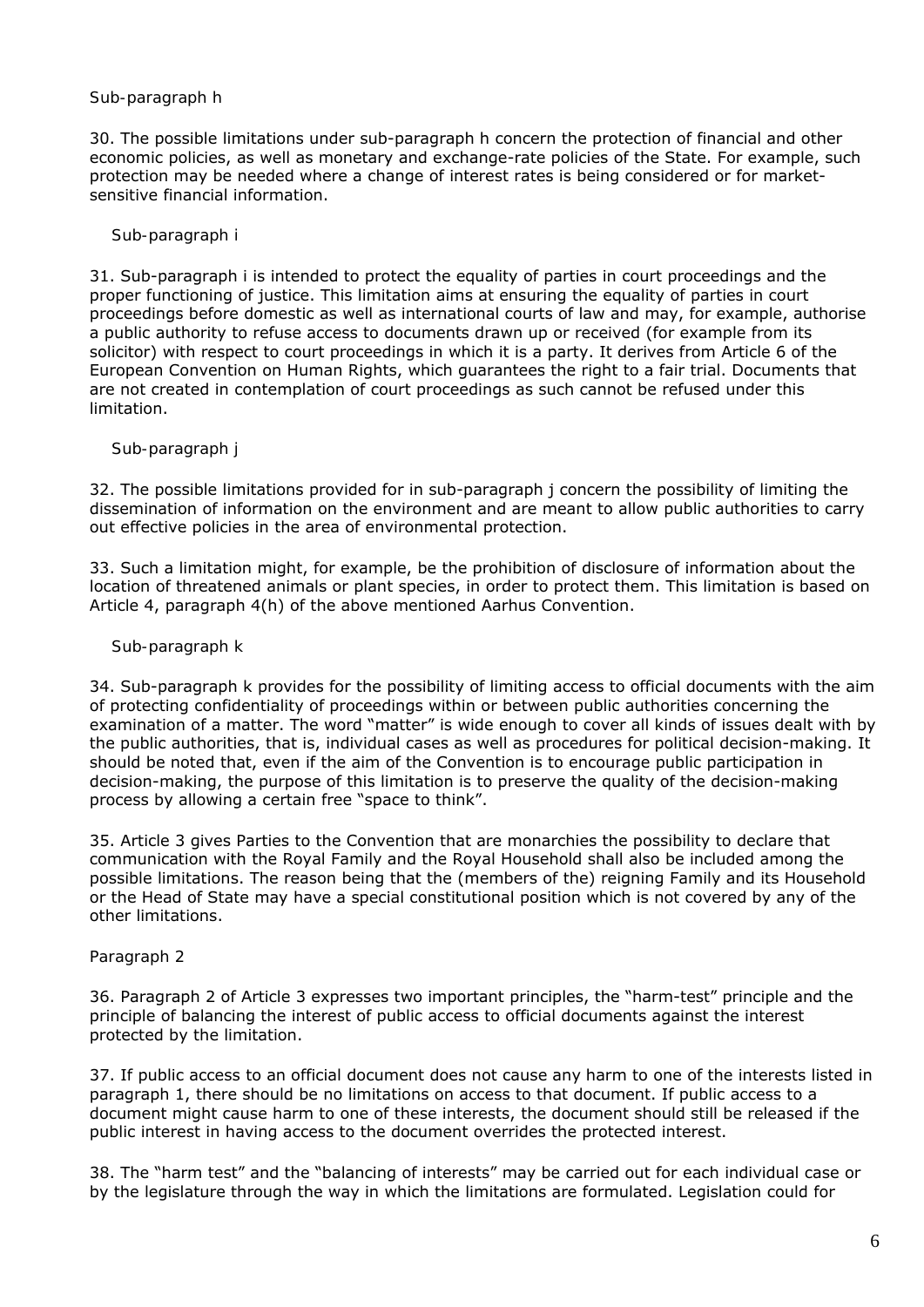example set down varying requirements for carrying out harm tests. These requirements could take the form of a presumption for or against the release of the requested document or an unconditional exemption for extremely sensitive information. When such requirements are set down in legislation, the public authority should make sure whether the requirements in the statutory exceptions are fulfilled when they receive a request for access to such an official document. Absolute statutory exceptions should be kept to a minimum.

39. The outcome of the "harm-test" is closely connected with the lapse of time. For some limitations, certain events inevitably lead to the cessation of that limitation. In other instances, the passage of time may reduce the damage of release of the information.

# *Paragraph 3*

40. This paragraph refers to Parties' duty to consider setting maximum time limits for limitations on the right of access to official documents. Access can never be refused after the expiration of any time-limit laid down in law.

### **Article 4 – Requests for access to official documents**

# *Paragraph 1*

41. The person requesting an official document is not obliged to state the reasons why he or she wishes to have access to it.

# *Paragraph 2*

42. The present Convention does not require Parties to the Convention to grant applicants a right to submit requests anonymously, but encourages this by including an optional obligation in this respect. In the countries where such a right exists, it has been deemed unnecessary to require the applicant's identity when there at the same time is no obligation for the applicant to declare any reasons for the request.

# *Paragraph 3*

43. Paragraph 3 encourages Parties to the Convention to keep formalities to a minimum. Each Party is free to lay down its own procedures, but the aim is to have as few and simple as possible. Moreover, for every formality, there must be a valid need. In some countries, requests must be in written form (fax, letter, e-mail). In others, they may be made orally (at the office of the public authority concerned or by telephone) and written procedures only apply when a partial or total denial of access is considered.

### **Article 5 – Processing of requests for access to official documents**

# *Paragraph 1*

44. Under paragraph 1, the public authority must make reasonable efforts to help the applicant identify the relevant official document. This means that the applicant is not obliged to have identified the requested document beforehand. The applicant should formulate the request with sufficient clarity to enable a trained public officer to identify the requested document. It is the public authority which has the responsibility for keeping its documents in good order and indexed, so as to be able to identify them. Public registers of documents are of great help for these purposes, both for the public and the authorities themselves.

45. The authority does have a certain margin of appreciation to determine to what extent it is reasonable to provide help. Such assistance is particularly important if the applicant is disabled, illiterate or a foreigner with little or no knowledge of the language.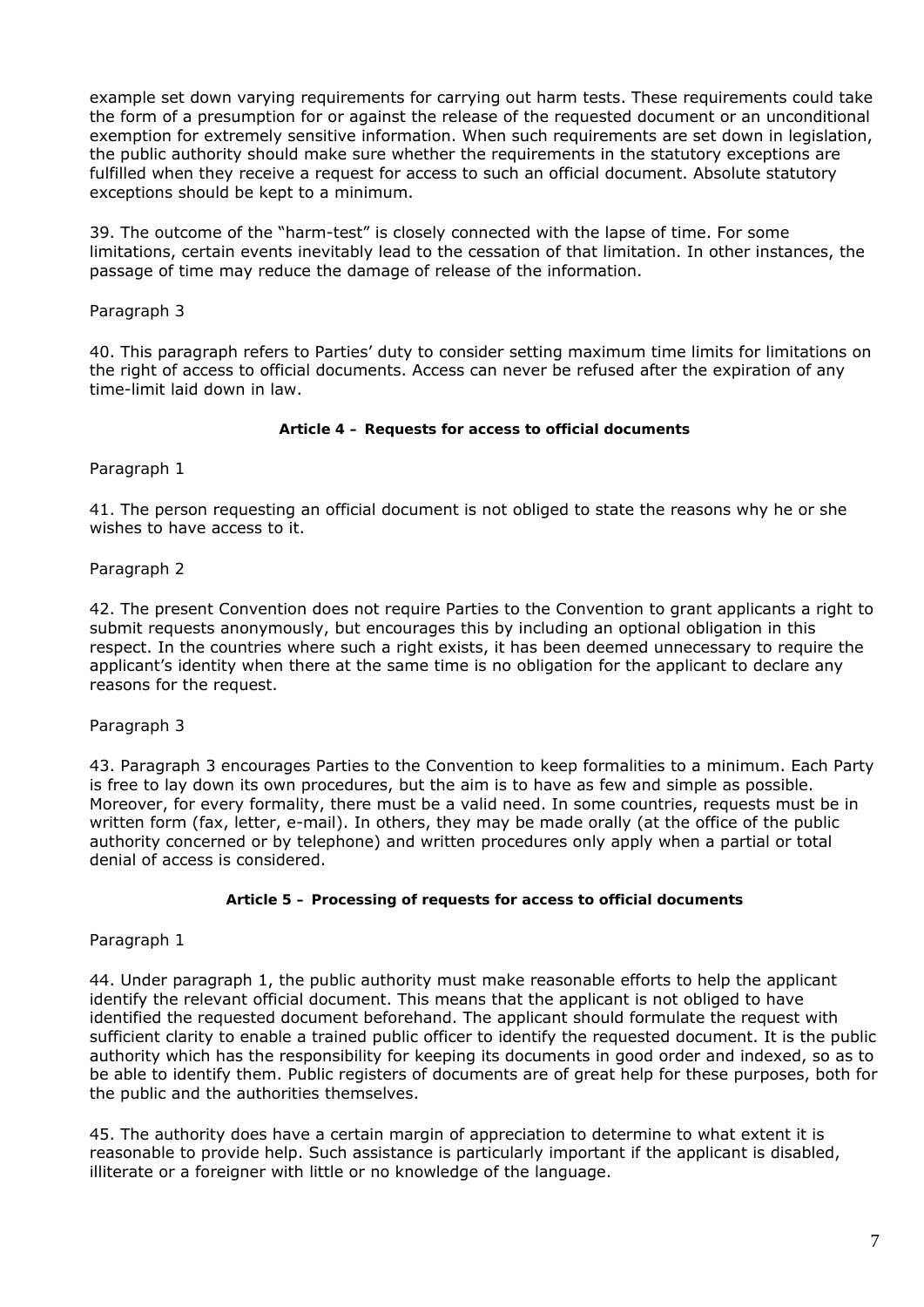46. It should be mentioned that the right of individuals to access a specific document begins with the right to be told by the public authority whether or not it possesses the document. In some cases, however, where the protection of other rights and interests prohibits the disclosure, the authority will not reveal the existence of the document if this would lead to the disclosure of information which should remain confidential.

## *Paragraph 2*

47. Paragraph 2 states that a request for access to an official document must be dealt with by any public authority holding the document. This means i.a. that a document that has been reproduced in several copies that are held by various authorities can be requested from any such authority. If the public authority does not hold the document or if it is not authorised to process the request, paragraph 2 requires it, wherever possible, to refer the application or the applicant to the competent public authority.

# *Paragraph 3*

48. Paragraph 3 provides that requests for access to official documents must be dealt with on an equal basis. As a rule, requests should be dealt with in order of receipt. No distinction in this respect should be made on the basis of the nature of the request or the status of the requestor.

# *Paragraph 4*

49. A prompt response to request is at the core of the right of access to official documents. In many countries, the law stipulates a maximum time limit for reaching a decision, notifying the applicant and, if the decision on access is favourable, making the document available. In a small number of countries that have a long and strong tradition of openness, however, the only rule is that requests should be dealt with immediately. Those countries fear that having a set maximum time limit might have the unintended effect of delaying the processing of the request towards a maximum time limit or reducing authorities' willingness to deal with complicated requests.

50. In many countries, good practice includes informing the applicant of any delay in the process of the request.

51. It goes without saying that the fact of imposing a maximum time limit should not encourage the public authorities to wait until that time limit has been reached before releasing the requested document. The faster the document is made available, the more the spirit of the Convention is respected.

# *Paragraph 5*

52. From paragraph 5 follows that a public authority may refuse to deal with a request for access to an official document on two grounds: either because, despite assistance from the public authority, the request remains too vague to allow the document to be identified or because the request is manifestly unreasonable (for example, if the request requires a disproportionate amount of searching or examination). Where the request is clearly vexatious (for example, one of many requests intended to hinder a department's work, repeated requests for the same document within a very short space of time by the same applicant), it might be refused.

# *Paragraph 6*

53. Paragraph 6 requires the public authority to give reasons for refusing access to official documents. A minimum requirement in this respect is to state the legal basis for refusal by reference to the relevant provisions in law as well as an explanation of how these provisions apply.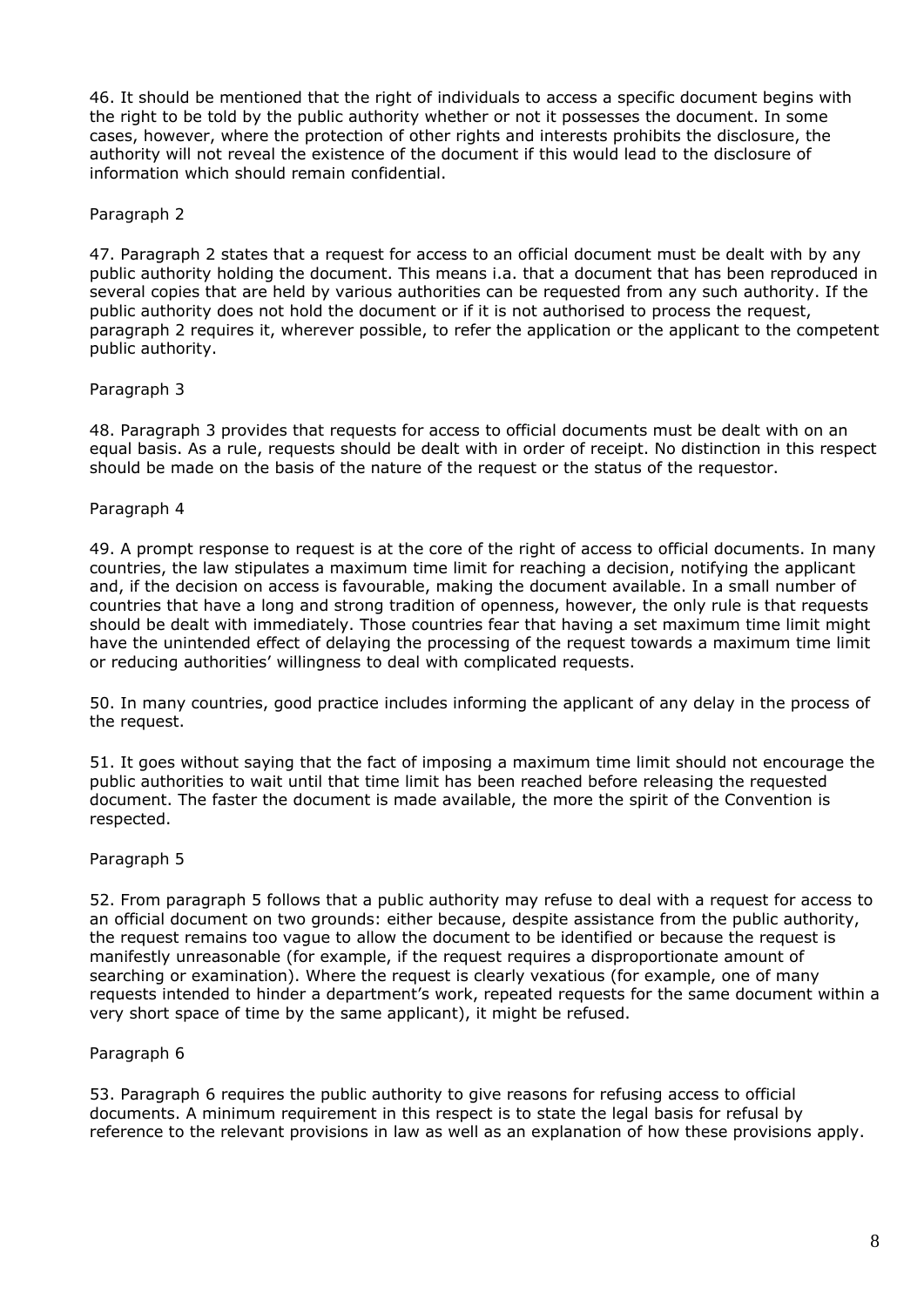#### **Article 6 – Forms of access to official documents**

### *Paragraph 1*

54. There are various forms of access to official documents: inspection of the original, provision of a copy of the document, or both. Under paragraph 1, it is for the applicant to indicate which type of access he or she prefers. The public authority should accommodate such preferences whenever possible. However, this may be impractical or impossible in some cases. For instance:

– An authority may be justified in refusing to provide a copy of the document if, for example, the technical facilities are not available (for audio, video or electronic copies), or if this would entail unreasonable additional costs, or if, according to national legislation, intellectual property rights might be infringed.

– It may also be justified in refusing direct access to the original version document if it is physically fragile or in poor condition. In such cases, the authorities shall provide a copy of the document.

55. The public authorities should enable as far as possible consultation of a document by providing reasonable opening hours and physical facilities.

56. As a good practice in many countries, where the applicant who received the document is unable of obtaining a basic understanding of its content, the public authorities are invited to help him or her as far as it is possible and reasonable. This is in keeping with the wishes expressed by the Committee of Ministers in its Recommendation No. R (93) 1 on effective access to the law and to justice for the very poor. Help with comprehension, however, does not imply an obligation to translate the documents or to provide highly specialised technical or legal explanations.

# *Paragraph 2*

57. If a limitation only applies to some of the information in a document, the rest of the document should normally be released. It should be clearly indicated where and how much information has been deleted. Whenever possible, the limitation justifying each deletion should also be indicated in the decision.

58. As regards paper documents, deletions could be made on a copy, deleting or blacking out the parts to which the limitation applies. If the original document is electronic, a new document or a paper copy should be provided, giving a clear indication of which parts have been deleted (for example, by leaving the relevant sections blank).

59. If the redacted version of the requested document is misleading or meaningless, Parties to the Convention may allow for refusal of the whole document. This possibility is intended to be interpreted in a restrictive way. Whether the remainder of information is meaningless or misleading or not must be assessed with restraint and respect for the applicant. If some of the information contained in the document in question is not disclosed some countries oblige their authorities to provide a summary of the document, although this is not an obligation under the Convention.

### *Paragraph 3*

60. Paragraph 3 states that access may also be granted by referring the applicant to easily accessible alternative sources. For example, if a document is published on the internet and is easily accessible to a specific applicant, the public authorities may refer him or her to this alternative source. In any event, whether a document is "easily accessible" must be assessed on a case-bycase basis: for example, not everyone may have access to internet. "Accessible" also encompasses affordability; it may not be in accordance with this paragraph, for example, to refer somebody to purchase an expensive publication.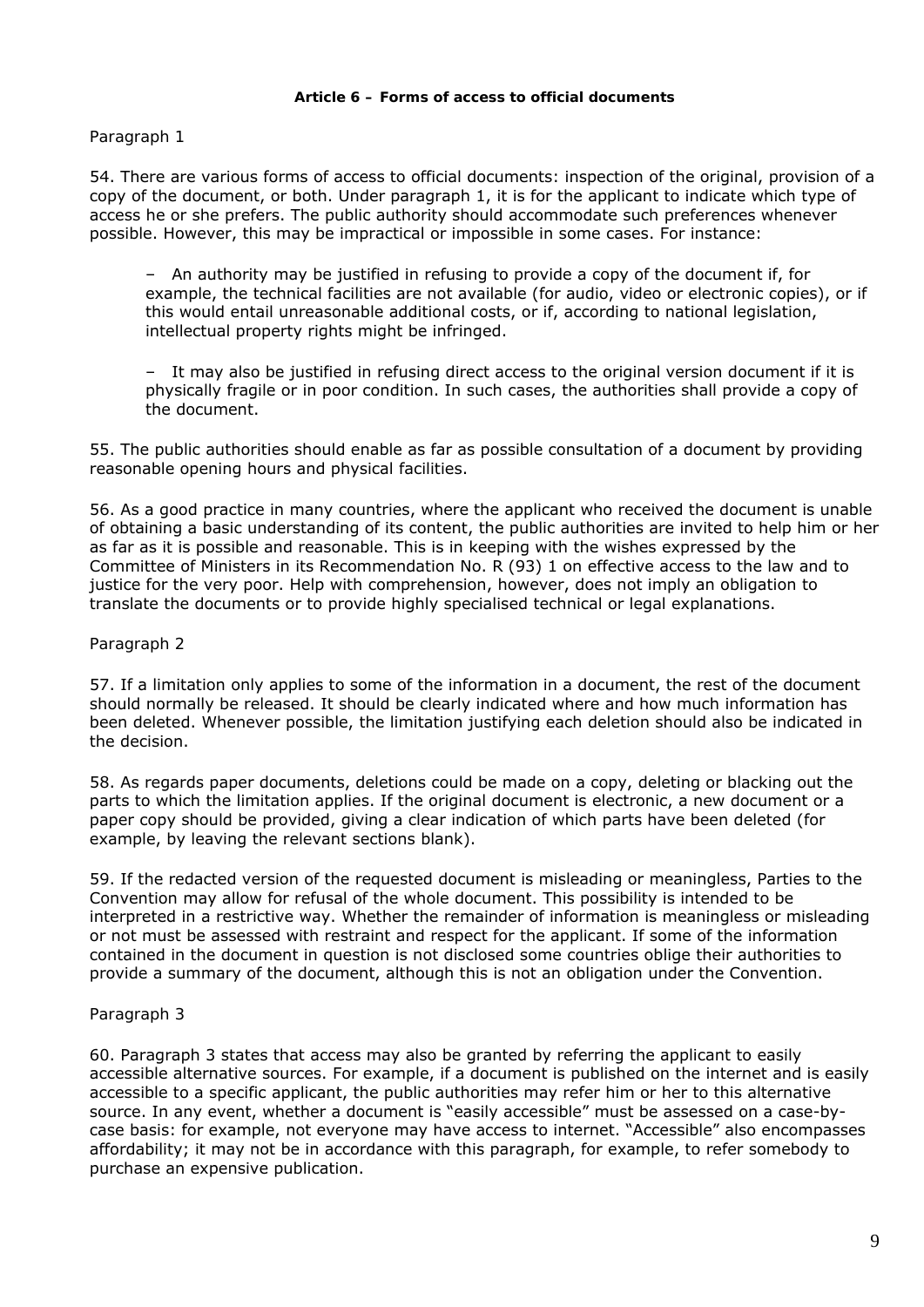#### **Article 7 – Charges for access to official documents**

# *Paragraph 1*

61. In principle, on-site consultation should be free of charge. However, the public archival authorities and museums may charge the applicant for the cost of the services they supply.

### *Paragraph 2*

62. In the case of copies, the cost of access may be charged to the applicant, but also in accordance with the self-cost principle and be reasonable; the public authorities should not make any profit.

63. This does not preclude public authorities from producing publications for commercial purposes and selling them on the market at competitive prices.

#### **Article 8 – Review procedure**

*Paragraph 1* 

64. Paragraph 1 states that an applicant whose request has been denied, expressly or impliedly, whether in part or in full, shall have access to a review procedure before a court or another independent and impartial body established by law. This review body must be able, either itself to overturn decisions taken by public authorities which it considers do not comply with the legislation in force, or to request the public authority in question to reconsider its position. At the same time, the possibility of other legal and disciplinary actions against public authorities which have committed a serious breach of their obligations under the present Convention must not be excluded.

65. The term "denied" should be broadly understood and embraces, for instance, the refusal, express or implied, in full or in part of a request for a document on the grounds of an exemption listed in Article 3. When national law establishes time-limits for responding to requests, the applicant should have the right to appeal against administrative silence.

### *Paragraph 2*

66. Paragraph 2 states that the applicant shall always have access to an expeditious and inexpensive review procedure. In some national systems, an internal review procedure is a compulsory intermediary step before a court of appeal or other independent complaints procedure. In some Parties to the Convention, it is also possible to complain about refusals or malpractice in this field to an ombudsman or a mediation body.

67. When a public authority refuses access to a document, it should indicate in the decision the possibilities of appealing.

### **Article 9 – Complementary measures**

68. Article 9 states that the Parties must take appropriate measures to inform the public about its rights, for example, by publishing documents electronically or by setting up documentation centres. The public authorities may, inter alia, create contact points within the various administrative departments to inform the public and facilitate access to the documents for which those departments are responsible. That means creating and up dating lists or registers of the documents in their possession.

69. Such information and referral tasks may also be entrusted to the independent body responsible for monitoring or supervising access to official documents.

70. It is necessary that Parties to the Convention provide for measures to set up effective systems for the management and storage of the public authorities' documents. This includes rules and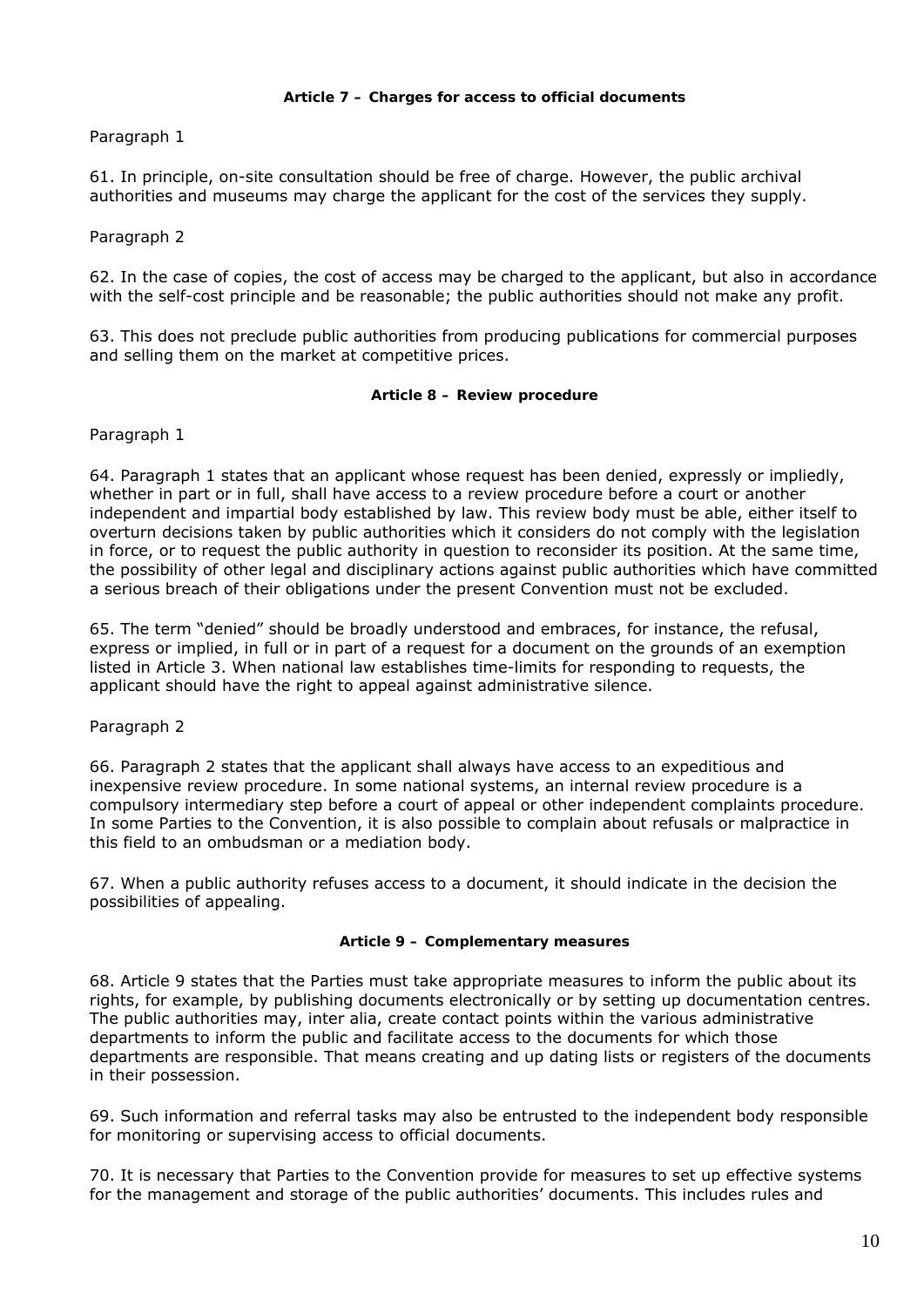practices as regards archiving and destruction of official documents. A basic rule as regards destruction should be that it should not be allowed as long as there may be a public interest in the document and never during the processing of a request for it.

### **Article 10 – Documents made public at the initiative of the public authorities**

71. Any policy which seeks to make official documents of general interest public without the need for individual requests must ensure that citizens are able to form an opinion on the authorities that govern them and to become involved in the decision-making process. National rules on proactive publication are thus encouraged.

72. In some countries, public authorities are required by law to publish, on their own initiative, information about their structures, staff, budget, activities, rules, policies, decisions, delegation of authority, information about the right of access and how to request official documents, as well as any other information of public interest. This is done on a regular basis and in formats including the use of new information technologies (for example web pages accessible to the public) and in reading rooms or public libraries, in order to ensure easy, widespread access.

73. One criterion which public authorities may use to determine which documents should be published proactively is if a document, or a particular kind of document, is frequently requested.

### **Section II**

74. Section II of the Convention contains provisions establishing a monitoring system which aims at ensuring the effective implementation of the Convention by the Parties and developing the right of access to official documents. Two monitoring bodies are created through the Convention: The Group of Specialists on Access to Official Documents is a technical body, composed of independent and highly qualified experts in the area of access to official documents. Then there is a more political body, the Consultation of the Parties, composed of one representative per Party.

# **Article 11 – Group of Specialists on Access to Official Documents**

75. Article 11 contains provisions on the functioning of the monitoring procedures by the Group of Specialists.

# *Paragraph 1*

76. Paragraph 1 a) obliges the Group of Specialists to present reports on the adequacy of the measures in law and practice taken by the Parties to give effect to the provisions set out in the Convention.

77. Paragraph 1 b) enumerates a list of means by which the Group of Specialists monitors the effective implementation of the Convention by the Parties. The Group of Specialists can thus express opinions, make proposals, exchange information and report on significant developments, make proposals to the Consultation of Parties for the amendment of the Convention and formulate its opinion on any proposal for the amendment of the Convention made in accordance with Article 19.

# *Paragraph 2*

78. Paragraph 2 provides the Group of Specialists with a possibility to request information and opinions from civil society. What is foreseen is that the non governmental organizations and other representatives of civil society will continue their engagement in issues related to access to official documents and be willing to provide useful experiences for the Group of Specialists.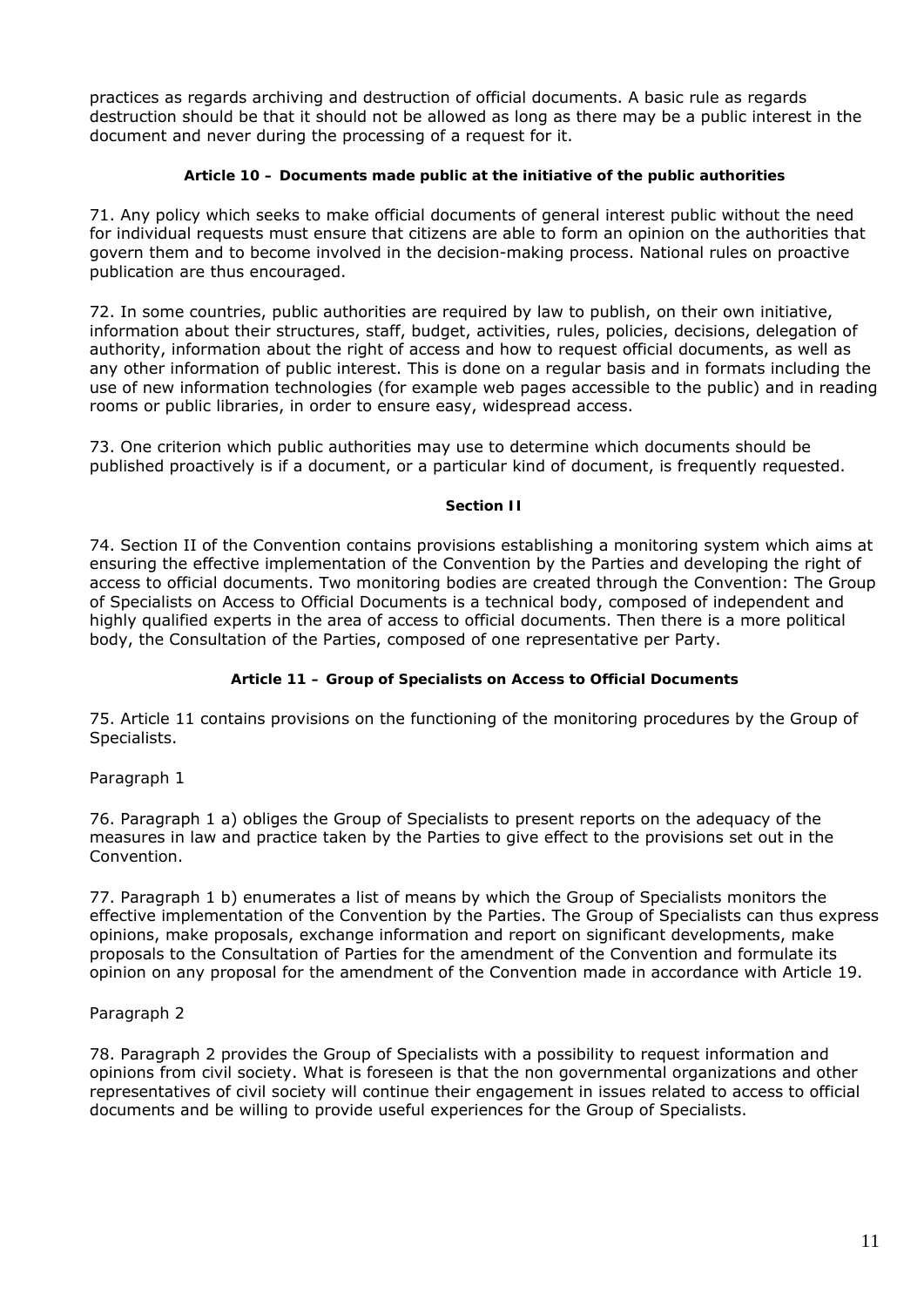## *Paragraph 3*

79. Paragraph 3 establishes that the Group of Specialists consist of a minimum of 10 members and a maximum of 15 members, who are elected by the Consultation of the Parties. This paragraph specifies the regularity of their elections and the competences they have to possess.

### *Paragraph 4*

80. Paragraph 4 underlines that the members of the Group of Specialists shall be independent and impartial, which means among other things that they shall not represent or act on behalf of any government.

## *Paragraph 5*

81. Paragraph 5 indicates that the procedure for the election of the members of the Group of Specialists shall be determined by the Committee of Ministers. The Parties themselves will then be in charge of electing the members of the Group of Specialists. Before deciding on the election procedure, the Committee of Ministers shall consult with and obtain the unanimous consent of all Parties. This requirement recognises that all Parties to the Convention are able to determine such a procedure and are on an equal footing.

### **Article 12 – Consultation of the Parties**

### *Paragraph 1*

82. Article 12 sets up the second body of the monitoring system: the "Consultation of the Parties".

### *Paragraph 2*

83. Paragraph 2 enumerates the aims of the Consultation of the Parties, which consist in considering the reports, opinions and proposals of the Group of Specialists, making proposals and recommendations to the Parties, making proposals for the amendment of this Convention in accordance with Article 19 and formulating its opinion on any proposal for the amendment of this Convention made in accordance with Article 19.

# *Paragraph 3*

84. The setting up of the Consultation of the Parties will ensure equal participation of all the Parties in the decision-making process and in the monitoring procedure of the Convention and aims at strengthening cooperation between the Parties and between them and the Group of Specialists in order to ensure the proper and effective implementation of the Convention.

## **Article 13 – Secretariat**

85. The Secretariat of the Council of Europe assists the Group of Specialists and the Consultation of the Parties with practical arrangements as well as expertise in the field of the right of access to official documents in carrying out their functions pursuant to the monitoring system.

### **Article 14 – Reporting**

86. Article 14 deals with different reports on implementation of the Convention and other issues related to access to official documents that must be given regularly and on request by the Parties to the Group of Specialists.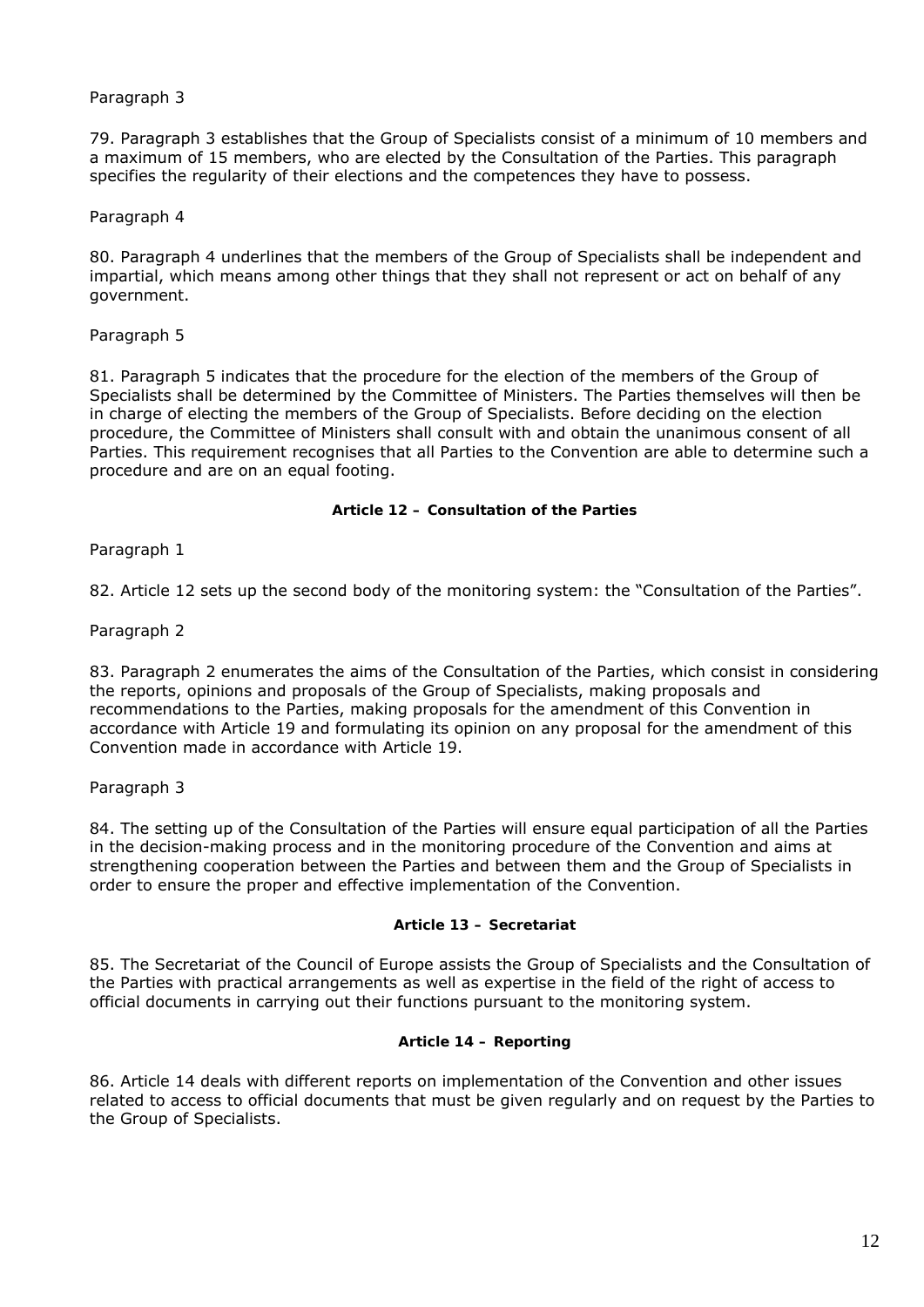### *Paragraph 1*

87. Paragraph 1 concerns the first report that must be given by the Parties to the Group of Specialists within a year of the entry into force of this Convention. This report shall contain full information on the legislative and other measures taken to give effect to the provisions of this Convention.

### *Paragraph 2*

88. Paragraph 2 deals with the following reports that shall be transmitted to the Group of Specialists before the meeting of the Consultation of the Parties. These reports are an update of the information mentioned in paragraph 1. They should be transmitted to the Group of Specialists within a period fixed in the rules of procedure adopted by the latter.

### *Paragraph 3*

89. Paragraph 3 specifies that the Group of Specialists can request from each Party all information that it deems necessary to fulfil its tasks. This right for the Group of Specialists gives them a possibility to gather information in any area of access to official documents that it decides to investigate closer.

#### **Article 15 – Publication**

90. All the documentation mentioned in Article 15 shall be made public. This shall be done through publication of the documentation on the Council of Europe's web site.

#### **Section III**

91. With some exceptions, the provisions in Article 16 to 22 are essentially based on the Model Final Clauses for Conventions and Agreements concluded within the Council of Europe, which the Committee of Ministers approved at the Deputies' 315th meeting, in February 1980.

92. The Convention is open for signature by Council of Europe member States. Once the Convention enters into force, in accordance with paragraph 3, other States may be invited to accede to the Convention in accordance with Article 17 paragraph 1.

### **Article 16 – Signature and entry into force of the Convention**

93. Article 16 paragraph 3 sets the number of ratifications, acceptances or approvals required for the Convention's entry into force at 10. The number is not so high, however, as to unnecessarily delay the Convention's entry into force.

### **Article 17 – Accession to the Convention**

94. After consulting the Parties and obtaining their unanimous consent, the Committee of Ministers may invite any other State or any international organisation to accede to it. This decision requires the two-thirds majority provided for in Article 20.d of the Statute of the Council of Europe and the unanimous vote of the Parties to this Convention.

### **Article 18 – Territorial application**

*Paragraph 1* 

95. Article 18 paragraph 1 specifies the territories to which the Convention applies.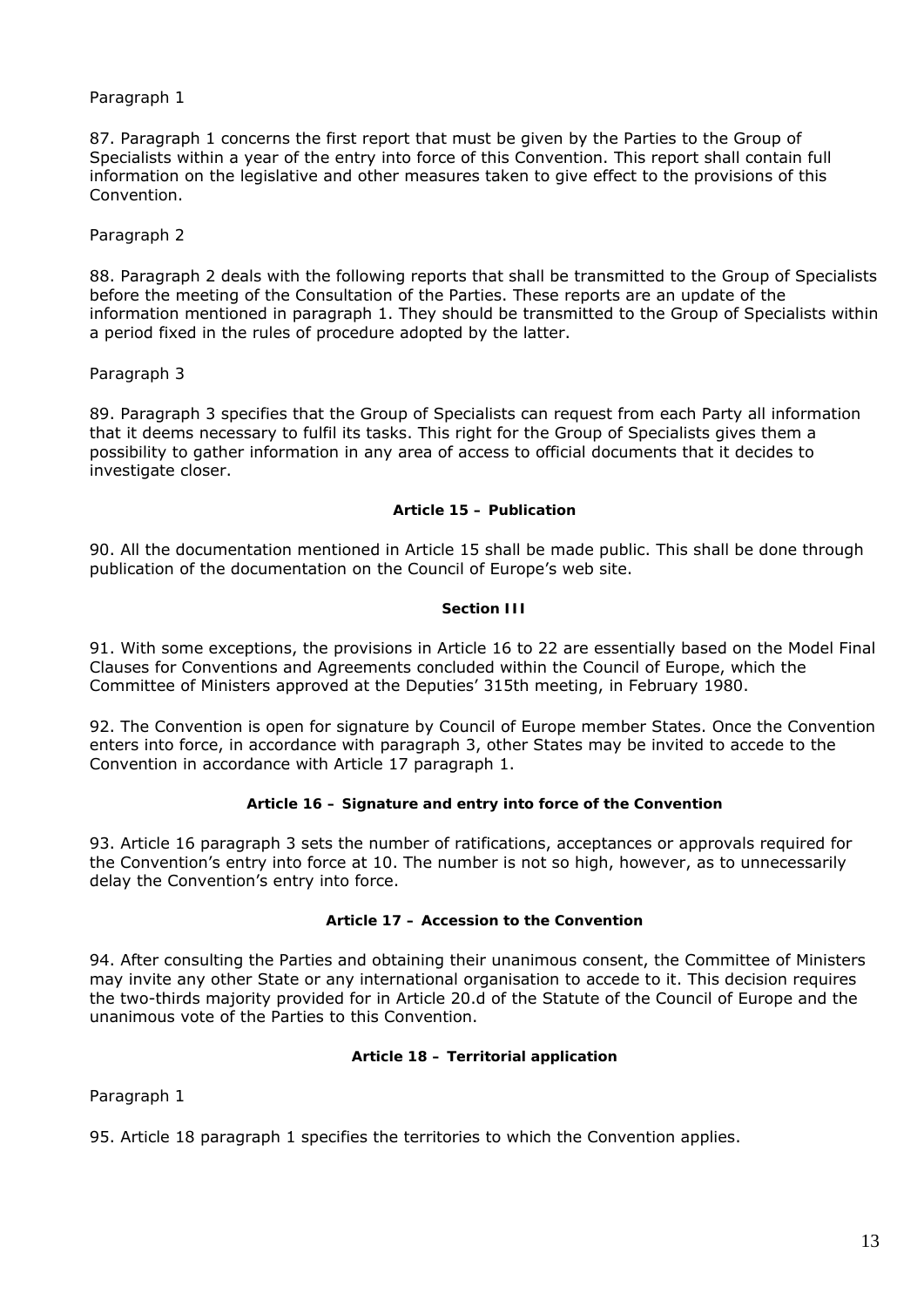## *Paragraph 2*

96. Article 18 paragraph 2 is concerned with extension of application of the Convention to territories stated in the declaration.

#### **Article 19 – Amendments to the Convention**

#### *Paragraph 1*

97. Paragraph 1 provides that amendments may be proposed by any Party, the Committee of Ministers, the Group of Specialists or the Consultation of the Parties provided for in Article 12, in accordance with standard Council of Europe treaty-making procedures.

98. This procedure provides therefore for a form of consultation that the Committee of Ministers should carry out before proceeding to the formal adoption of any amendment. This is the mandatory consultation of the Parties to the Convention including non-member Parties. This consultation is justified in so far as non-member Parties are concerned because they do not sit in the Committee of Ministers and therefore it is necessary to provide them with some form of participation in the adoption procedure. This procedure takes place in the framework of the Consultation of the Parties which gives an opinion in pursuance of Article 12.

99. The Committee of Ministers may then approve the proposed amendment. Although it is not explicitly mentioned, it is understood that the Committee of Ministers would approve the amendment in accordance with the majority provided for in Article 20.d of the Statute of the Council of Europe, that is a two-thirds majority of the representatives casting a vote and of a majority of the representatives entitled to sit on the Committee (paragraph 4). The involvement of the Committee of Ministers, which includes representatives of all member States of the Council of Europe – not all of which may be Contracting parties to the Convention – was questioned by some delegations during the drafting of this Convention. In this respect, it should be recalled that this procedure, which is common to all Council of Europe Conventions containing explicit provisions on their amendment, aims at reaffirming the link between the Convention and the Organisation under whose aegis it was elaborated and adopted. Council of Europe Conventions – and the amendments thereto – are in fact prepared and negotiated within the institutional framework of the Organisation, and are a fundamental instrument to pursue its objectives: the Statute of the Council of Europe after stating the aim of the Organisation, provides in Article 1, paragraph b that "This aim shall be pursued through the organs of the Council by discussion of questions of common concern and by agreements and common action in economic, social, cultural, scientific, legal and administrative matters and in the maintenance and further realisation of human rights and fundamental freedoms." Thus, the negotiation would culminate in a decision of the Committee of Ministers establishing *ne varietur* the text of the proposed treaty or amendment. In the case of amendments, the entry into force is subject to their acceptance by all the Parties, who therefore maintain their right to decide to be bound or not by the proposed amendment.

100. The amendment would then be submitted to the Parties for acceptance (paragraph 5).

101. Once accepted by all the Parties, the amendment enters into force on the first day of the month following the expiration of a period of one month following notification of acceptance by the last Party (paragraph 6).

102. In accordance with standard Council of Europe practice and in keeping with the role of the Secretary General as depositary of Council of Europe Conventions, the Secretary General receives proposed amendments (paragraph 2), communicates them to the Parties for information (paragraph 3) and for acceptance once adopted by the Committee of Ministers (paragraph 5) and receives notification of acceptance by the Parties and notifies them of the entry into force of the amendments (paragraph 6).